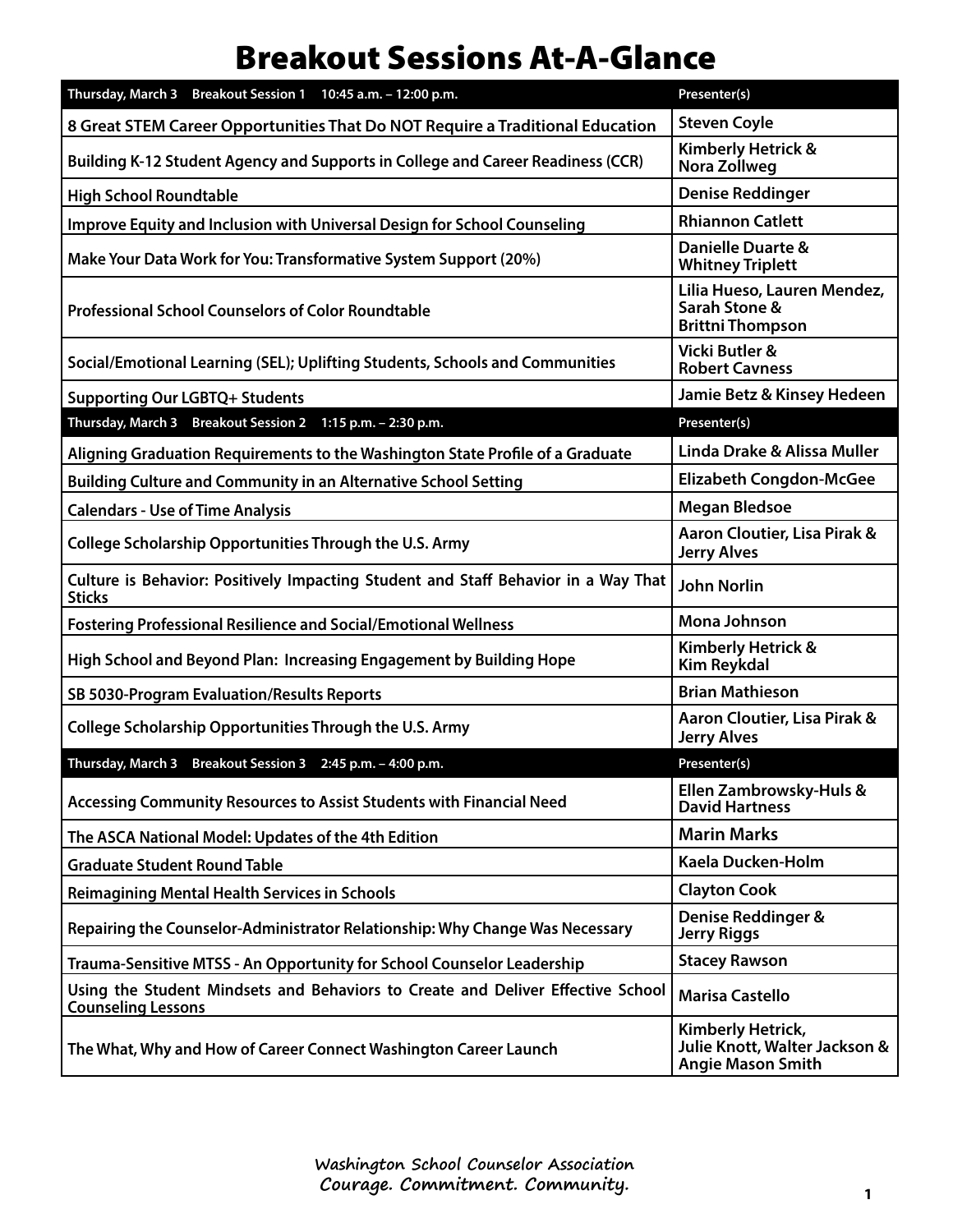## Breakout Sessions At-A-Glance

| Friday, March 4 Breakout Session 4 9:15 a.m. - 10:30 a.m.                                                                                     | Presenter(s)                                           |
|-----------------------------------------------------------------------------------------------------------------------------------------------|--------------------------------------------------------|
| 24 Tips and Tools for Grieving Children                                                                                                       | Mary Ellen Erickson &<br>Rae Ann Kelly                 |
| <b>Advocating for the Protection of Our Time</b>                                                                                              | <b>Marin Marks &amp;</b><br><b>Marisa Castello</b>     |
| <b>CBITS: Cognitive Behavioral Intervention for Trauma in Schools</b>                                                                         | <b>Josh Webb</b>                                       |
| The Easiest Way to Document Your Time and<br><b>Analyze Your Results</b>                                                                      | <b>SCUTA Ambassador</b>                                |
| <b>Elementary School Roundtable</b>                                                                                                           | <b>Nick Palukis</b>                                    |
| Migrant Youth Cultivate our Crops: We Cultivate their Dreams                                                                                  | Juan Hurtado, Tanya Rojas &<br><b>Viviana Magallon</b> |
| <b>Nurturing Emotional Wellness and Resilience in Children</b>                                                                                | <b>Rebecca Bowen</b>                                   |
| The Science of Hope in P-12 Education                                                                                                         | Megan LaPalm & Kim Reykdal                             |
| <b>Streamline Your Supports with Ninth Grade Success Teams</b>                                                                                | Kefi Andersen &<br><b>Henterson Carlisle</b>           |
| Friday, March 4 Breakout Session 5 10:45 a.m. - 12:00 p.m.                                                                                    | <b>Presenter(s)</b>                                    |
| Advocating for LGBTQ+ Youth in Elementary Schools                                                                                             | <b>Marie Desprez &amp;</b><br><b>Aleesha Ramirez</b>   |
| Building K-12 Student Agency and Supports in College and Career Readiness (CCR):<br>Aligning the ASCA                                         | <b>Kimberly Hetrick &amp;</b><br>Nora Zollweg          |
| Career Bridge: A Free Tool to Connect Washington Students with Education and Careers                                                          | <b>Marina Parr</b>                                     |
| <b>Creating Your Data</b>                                                                                                                     | <b>Christine Robinson</b>                              |
| <b>Life Skills: What Every Student Needs</b>                                                                                                  | <b>Vincenzo Capone</b>                                 |
| <b>Middle School Roundtable</b>                                                                                                               | <b>Megan Bledsoe</b>                                   |
| A Safer Future for Our Students?                                                                                                              | <b>Tremayne Edwards</b>                                |
| Timed-In Versus Tiered Out: Empowering Responsibility with Relational Discipline<br><b>Tools</b>                                              | <b>Tammy Huson</b>                                     |
| Friday, March 4 Breakout Session 6 1:15 p.m. - 2:30 p.m.                                                                                      | Presenter(s)                                           |
| The ABC's of Advocacy!                                                                                                                        | Jenny Morgan &<br>David Rosdahl                        |
| Beyond Extra Time and Preferential Seating - ADHD Supports in Today's Classrooms                                                              | Amy Egizii                                             |
| Building Gritty Students and Faculty: Concrete Tools and Mindsets of the Nurtured<br>Heart Approach® for School Counselors Managing Challenge | <b>Tammy Huson</b>                                     |
| Building Robust CTE and Computer Science Graduation Pathways in Rural Schools                                                                 | Kimberly Hetrick &<br>Sinead Fitzpatrick Plagge        |
| College Students' Academic Achievement: Exploring the Role of Hope and Academic<br>Self-Efficacy                                              | <b>Esther Penzar &amp;</b><br><b>Cher Edwards</b>      |
| <b>Nutz and Boltz of 5030</b>                                                                                                                 | Liz Thibert & Michelle Rolen                           |
| <b>Recognizing Signs of OCD in Children</b>                                                                                                   | <b>Laura Smestad</b>                                   |
| Vaping 101: The Truth Behind the Haze                                                                                                         | <b>Skye Allen</b>                                      |